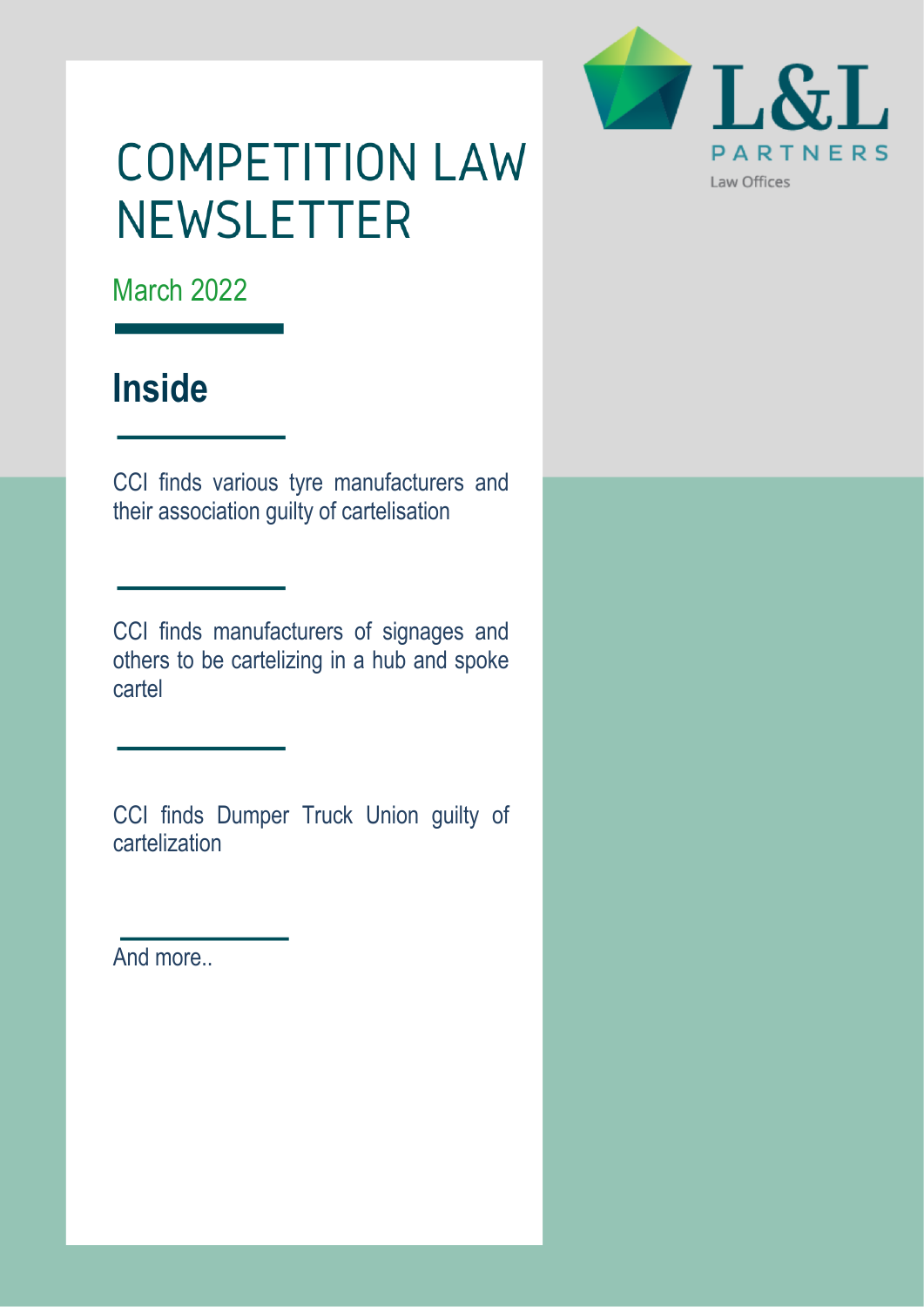

After a hectic January, February saw several routine merger approvals, and a few enforcement orders. In this edition of the L&L Competition Law Newsletter, we cover four significant enforcement orders passed / published by the Competition Commission of India (**CCI**) in the month of February.

### CCI finds manufacturers of signages and others to be cartelizing in a hub and spoke cartel

The CCI *vide* order dated 03.02.2022 found (i) five manufacturers of signages (**converters**); (ii) a manufacturer of flex & vinyl graphics material (required for manufacturing signages); and (iii) a distributor of flex & vinyl to the converters, to be in contravention of the prohibition on cartelization and bid-rigging, as under Section 3(3) of the Competition Act, 2002 (**Act**). In addition to the converters, the manufacturer of flex & vinyl (**OP-4**) had also acted as a bidder for supplying signages wherein it intended to sub-contract the work awarded to it.

An investigation was initiated pursuant to a complaint *prima facie* demonstrating that the Opposite Parties (**OPs**) had colluded their bid quotes while bidding for tenders floated by SBI Infra Management Solutions Private Limited for the supply and installation of new signages/ replacement of existing signages for branches/ offices/ ATMs of State Bank of India.

The CCI noted the existence of several pieces of evidence such as emails discussing (i) the bid prices to be quoted; (ii) the geographic areas to be bid for by each of the OPs; and (iii) the sequence of successful L1, L2 and L3 bidders for each of the circles of the tender pursuant to the collusive arrangement. One of the parties also filed a leniency application post initiation of the investigation. Further, it was also noted that such communications indicated that the distributor of graphic materials (**OP-7**) would confirm the prices to be quoted and the sequence of bidders who shall be successful bidders for each of the circles. It was noted that the role of OP-7 was providing costing details of the flex & vinyl in order to enable the bidders to decide the prices to be quoted.

Further, the CCI undertook an analysis of the bid quotes devised in the emails *vis-à-vis* the bids placed in the tender for each geographic circle. It was

observed that the bid prices devised in the email and actual bids placed matched, further evidencing the collusive bidding undertaken by the OPs. Additionally, the CCI took note of meetings undertaken by the OPs where the tenders were discussed, as was admitted to by persons who deposed before the DG. Lastly, the CCI also requisitioned call data records of the officials of the OPs and noted that such officials were in communication with each other during the time of submission of bids in the e-reverse auction process. Persons deposed by the DG further confirmed that the subject of these discussions was the bids being placed.

Accordingly, the CCI held that the parties had contravened the prohibition on cartelization and bidrigging, as contained in Sections 3(3)(c) and 3(3)(d) read with Section 3(1) of the Act. While imposing penalties, the CCI took note of the fact that the OPs are Medium, Small and Micro Enterprises adversely affected by the pandemic, and thus imposed a penalty at the rate of 1% of the relevant turnover. The leniency applicant was granted a reduction of 90% on the penalty.

CCI dismisses allegations of abuse of dominance against Information Systems Audit and Control Association, Inc

Vide order dated 17.02.2022, the CCI dismissed allegations of abuse of dominance against the Information Systems Audit and Control Association, Inc (**ISACA**) by way of inter alia: (i) classification of ISACA Licensing Partners into different tiers and providing different service level to partners in different tiers; (ii) creation of artificial scarcity by ISACA by restricting the number of audits which can be undertaken by one Lead Appraisers in a year at 16; (iii) restriction of the technical and scientific development of the Capability Maturity Model Integration (**CMMI**) Model Document; (iv) denial of market access to all other organizations because of ISACA's ownership of the CMMI Mode; (v) using of its dominant position to undertake one-sided contracts with the licensing partners; complete dominance of the market due to no competition.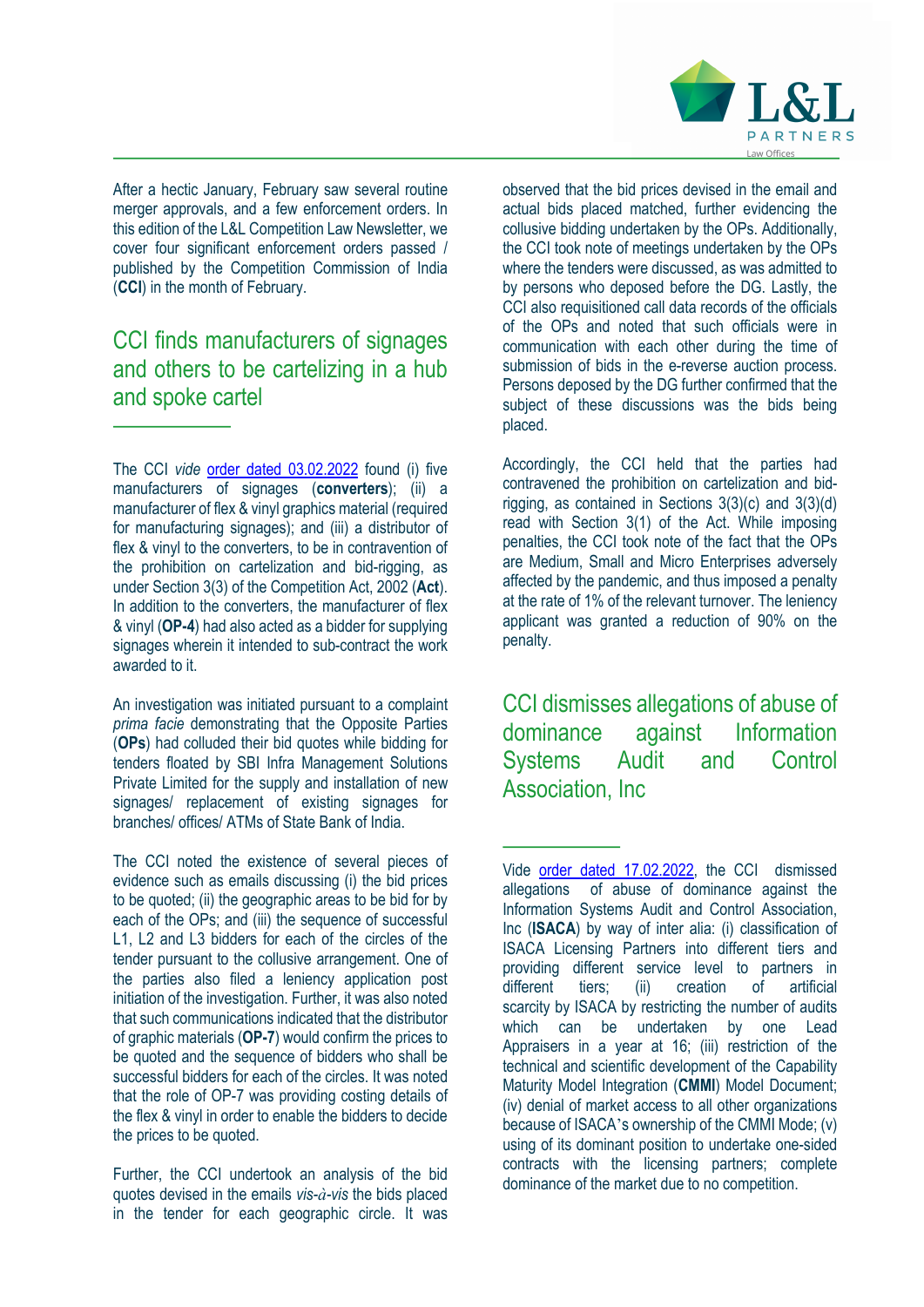

While evaluating the allegations raised by the Informant, although the CCI agreed that ISACA was a dominant enterprise in the '*market for providing solutions for process improvement and certification for benchmarking performance*', it did not find any *prima facie* evidence to suggest that ISACA was abusing its dominant position in contravention of Section 4 of the Act.

On the issue of differentiation of the partners into tiers, the CCI, upon analysing the screenshots submitted by the Informant, observed that the services being provided by ISACA for its partners was classified into three levels i.e., standard, premium and elite. The CCI noted that that providing different services with different cost structures may not be termed as discriminatory. On the issue of restricting the number of audits, thereby creating artificial scarcity, the CCI held that the justification of ensuring quality by limiting the number of appraisals to 16 per year, was reasonable and not abusive. On denial of market access, the CCI noted that ISACA has a different structure and operational system as compared to the International Standards Organization and these bodies work differently, the Informant has not been able to establish as to how the ISACA's functioning and CMMI maturity model certification is leading to any anticompetitive outcome.

Considering the fact that no direct evidence could be found against ISACA that could substantiate the allegations raised against it, the CCI disposed of the matter with no further investigation required.

#### CCI finds Dumper Truck Union guilty of cartelization

In 2018, CJ Darcel Logistics Ltd. (**CJD**) was awarded a tender floated by JSW Energy (**JSW**) for the transportation of limestone from Sanu Mines, Jaisalmer, to the plant site of JSW at Bhadresh. However, the Truck Union and its members based around the Sanu Mines area did not allow any other transporter or logistics company to ply their vehicles in the area. This was achieved via threats of physical violence and coercion against the personnel of CJD.

Aggrieved by the said conduct, CJD approached various local authorities, but to little avail. Ultimately, in order to fulfil its contract with JSW, CJD was forced to use the services of Truck Union members at a predetermined rate. The said rate was higher than CJD's bid rate in the tender, thereby resulted in the company facing loses. Later, on the request of CJD, JSW short closed the contract between the two.

CJD filed an information before the CCI, which formed a *prima facie* opinion that there was a violation of Section 3 and 4 and directed the DG to investigate.

The DG in its report noted that the Truck Union comprised of members who were drivers or truck owners, and were engaged in providing transportation services. Further, the rate agreed between CJD and members was determined by the Union. Therefore, doing so, it had directly or indirectly determined the purchase price for providing their services. Further, by not allowing CJD to carry the transportation of limestone through its company vehicles, it had limited or controlled the provision of services.

In its analysis, the CCI agreed with the findings of the DG and noted that the Truck Union and its constituent members restrained CJD from executing the contract with JSW and interfered directly with its business activity and caused loss to the company. Further, the CCI observed that the Union and its members directly determined the sale price of transportation services for carrying limestone from Sanu mines to Bhadresh power plant of JSW through an interim arrangement dated 24.04.2019, between CJD and Truck Union, through its office bearers.

Accordingly, the CCI held that Truck Union violated Section 3(3)(a) and 3(3)(b) by limiting/ controlling the provision of transportation services and to fix the transportation rate at a rate higher than that determined through open tendering process. On penalty, the CCI noted that as the OPs had not submitted their balance sheets and income tax returns, a separate order of monetary penalty may be issued after the receipt of financial details.

CCI finds various tyre manufacturers and their association guilty of cartelisation

*Vide* order dated 07.02.2022, the CCI held the Dumper Truck Union (**Truck Union**) guilty of limiting/ controlling the provision of transportation services in the Sanu Mines area of Jaisalmer, Rajasthan.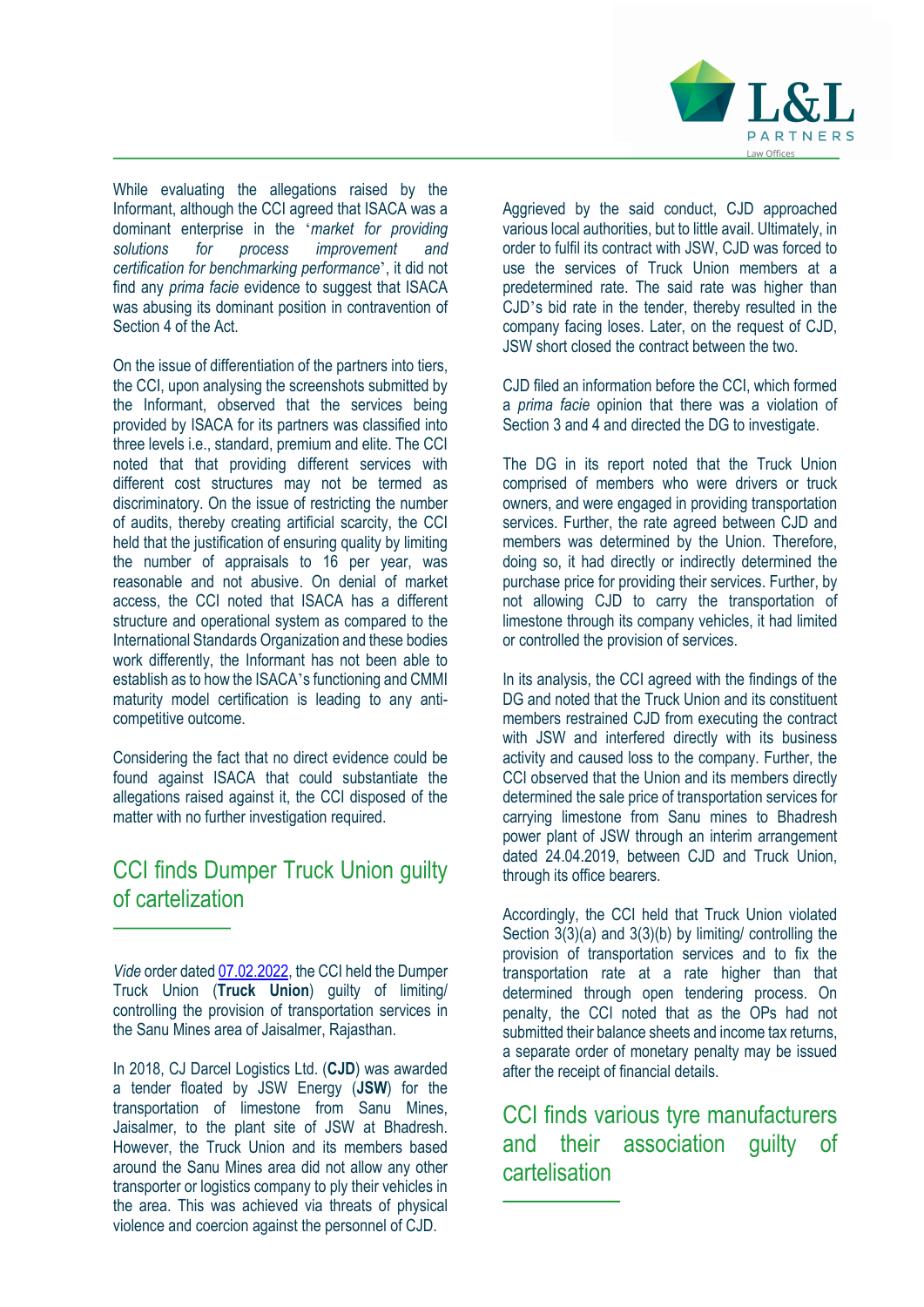

In February 2022, the CCI was finally able to publish the final order of 31.08.2018 passed over three years ago, but kept under wraps due to litigation pending in the Madras High Court, in which it found five tyre manufacturers and their association - the Automotive Tyre Manufacturers' Association (**ATMA**) guilty of cartelization.

As covered in our **February 2022 newsletter**, the CCI was given the liberty to release its final order after an appeal filed against its 26(1) order on account of procedural lapses was dismissed by the Madras High Court. Various SLPs filed against the said order were also dismissed by the Supreme Court.

In its analysis, the CCI first observed that as evidence of anti-competitive conduct is often sparse, the existence of any such practice must be inferred from a number of co-incidences and indicia which, taken together, may, in the absence of any other plausible explanation, constitute evidence of the existence of an anti-competitive agreement.

The CCI then analysed price movement in the market and noted that the prices charged by the OPs were moving in tandem and clearly exhibited price parallelism. Moreover, the CCI noted that while raw material prices were decreasing, the price of tyres did not show a corresponding decrease.

Further, emails unearthed proved the sharing of price sensitive data between the OPs through ATMA. The CCI also took note of various sub-groups constituted by ATMA which met at regular intervals. No minutes of these meetings were maintained. The CCI held that the lack of documentation relating to the agenda of these meetings clearly demonstrated the malicious intention of hiding the illegal activities of the OPs.

Based on the evidence, the CCI concluded that OPs under the aegis of ATMA had been meeting every quarter to discuss key issues and challenges faced by the tyre industry, giving them a convenient platform to come together and share their individual price sensitive data and take collective decisions on the prices of tyres. Further, ATMA used to collect and compile information relating to company wise and segment wise data (both monthly and cumulative) on production, domestic sales and export of tyres on a real time basis. Such compiled data was circulated amongst its members as well. The sharing of such sensitive information made the co-ordination easier amongst the OPs

Accordingly, the CCI held that the OPs acting in concert, increased the prices of cross ply/ bias tyres variants sold in the replacement market belonging to the truck/ bus segment and also limited and controlled the production and supply in the said market, thereby contravening Section 3(3)(a) and 3(3)(b) of the Act. Further, the CCI imposed a penalty of 5% of the average turnover and fined the OPs nearly INR 1,800 crores on delinquent companies, their Association and individuals responsible for violation.

*This newsletter is only for general informational purposes, and nothing in this newsletter could possibly constitute legal advice (which can only*  be given after being formally engaged and familiarizing ourselves with all the relevant facts). However, should you have any queries, require any *assistance, or clarifications with regard to anything contained in this newsletter (or competition law in general), please feel free to contact the Competition Law Team at competitionlaw@luthra.com or any of the contacts listed below. © L&L Partners 2022. All rights reserved.*

### **Contacts**



**Gurdev Raj Bhatia**  Partner - Head Competition Law gbhatia@luthra.com +91 98181 96048



**Abdullah Hussain Partner** ahussain@luthra.com +91 96660 12499